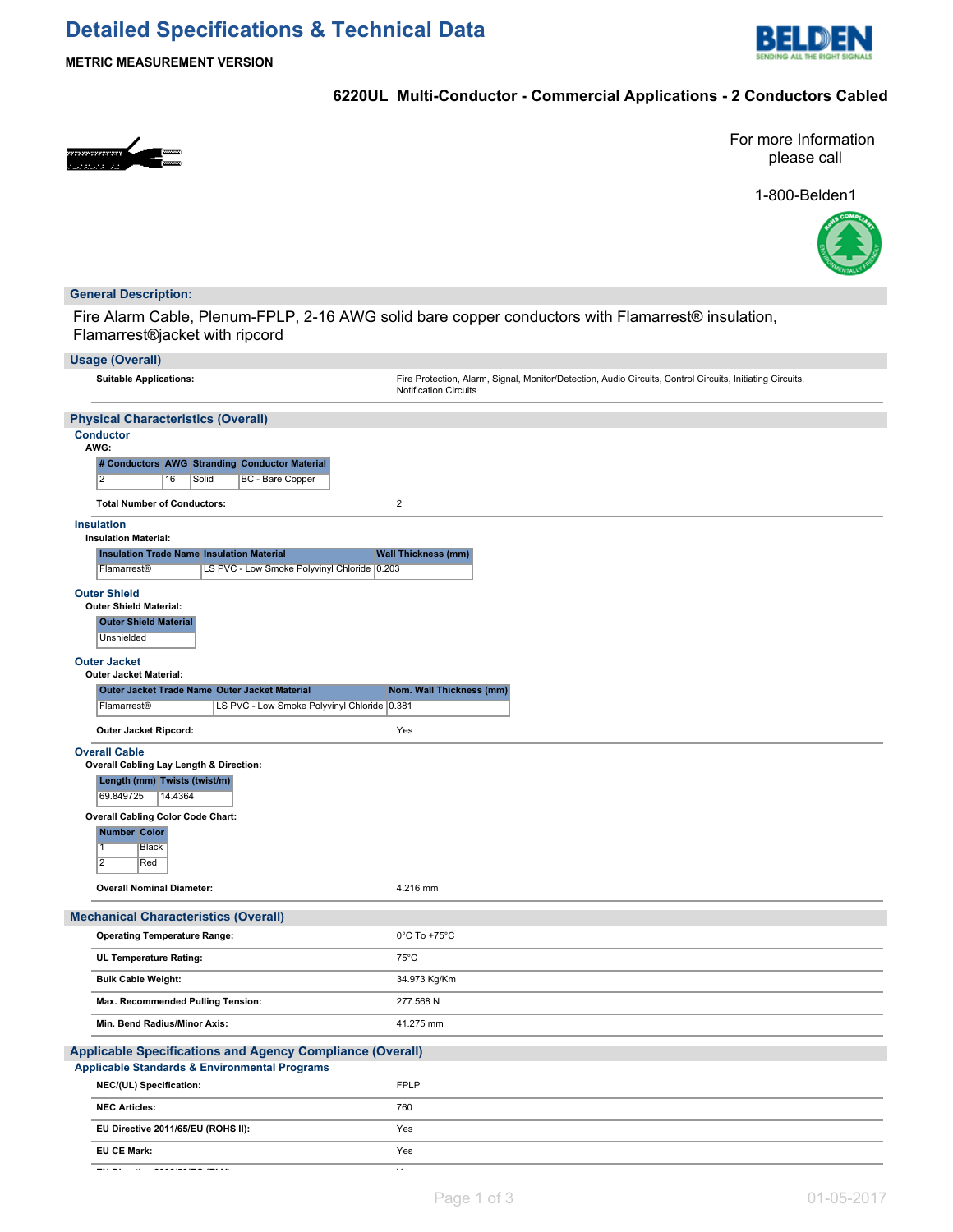## **Detailed Specifications & Technical Data**



#### **METRIC MEASUREMENT VERSION**

#### **6220UL Multi-Conductor - Commercial Applications - 2 Conductors Cabled**

| EU Directive 2000/53/EC (ELV):                                  | Yes                            |  |  |  |  |  |
|-----------------------------------------------------------------|--------------------------------|--|--|--|--|--|
| EU Directive 2002/95/EC (RoHS):                                 | Yes                            |  |  |  |  |  |
| EU RoHS Compliance Date (mm/dd/yyyy):                           | 04/01/2005                     |  |  |  |  |  |
| EU Directive 2002/96/EC (WEEE):                                 | Yes                            |  |  |  |  |  |
| EU Directive 2003/11/EC (BFR):                                  | Yes                            |  |  |  |  |  |
| CA Prop 65 (CJ for Wire & Cable):                               | Yes                            |  |  |  |  |  |
| MII Order #39 (China RoHS):                                     | Yes                            |  |  |  |  |  |
| <b>Other Specification:</b>                                     | California State Fire Marshall |  |  |  |  |  |
| <b>Flame Test</b>                                               |                                |  |  |  |  |  |
| <b>UL Flame Test:</b>                                           | <b>NFPA 262</b>                |  |  |  |  |  |
| Plenum/Non-Plenum                                               |                                |  |  |  |  |  |
| Plenum (Y/N):                                                   | Yes                            |  |  |  |  |  |
| Non-Plenum Number:                                              | 5220UL                         |  |  |  |  |  |
|                                                                 |                                |  |  |  |  |  |
|                                                                 |                                |  |  |  |  |  |
| <b>Electrical Characteristics (Overall)</b><br>Nom. Inductance: |                                |  |  |  |  |  |
| Inductance (µH/m)                                               |                                |  |  |  |  |  |
| 0.49215                                                         |                                |  |  |  |  |  |
| Nom. Capacitance Conductor to Conductor:                        |                                |  |  |  |  |  |
| Capacitance (pF/m)                                              |                                |  |  |  |  |  |
| 121.397                                                         |                                |  |  |  |  |  |
| Nom. Conductor DC Resistance:<br>DCR @ 20°C (Ohm/km)<br>12.6319 |                                |  |  |  |  |  |
|                                                                 |                                |  |  |  |  |  |
| Max. Operating Voltage - UL:<br>Voltage<br><b>300 V RMS</b>     |                                |  |  |  |  |  |
| Max. Recommended Current:                                       |                                |  |  |  |  |  |

#### **Put Ups and Colors:**

| Item#           | Putup    | <b>Ship Weight</b> | Color         | <b>Notes</b>       | <b>Item Desc</b> |
|-----------------|----------|--------------------|---------------|--------------------|------------------|
| 6220UL D15U1000 | 1.000 FT | 24.000 LB          | <b>BLUE</b>   |                    | 2#16 FLRST FLRST |
| 6220UL D151000  | 1,000 FT | 24,000 LB          | <b>BLUE</b>   |                    | 2#16 FLRST FLRST |
| 6220UL 001U1000 | 1.000 FT | 24,000 LB          | <b>BROWN</b>  |                    | 2#16 FLRST FLRST |
| 6220UL 002A1000 | 1,000 FT | 26,000 LB          | <b>RED</b>    |                    | 2#16 FLRST FLRST |
| 6220UL 002U1000 | 1.000 FT | 24,000 LB          | <b>RED</b>    |                    | 2#16 FLRST FLRST |
| 6220UL 0021000  | 1.000 FT | 24,000 LB          | <b>RED</b>    | $\overline{\rm c}$ | 2#16 FLRST FLRST |
| 6220UL 002500   | 500 FT   | 12.000 LB          | <b>RED</b>    |                    | 2#16 FLRST FLRST |
| 6220UL 003C500  | 500 FT   | 11,000 LB          | <b>ORANGE</b> |                    | 2#16 FLRST FLRST |
| 6220UL 003U1000 | 1.000 FT | 24,000 LB          | <b>ORANGE</b> |                    | 2#16 FLRST FLRST |
| 6220UL 004C500  | 500 FT   | 11,000 LB          | YELLOW        |                    | 2#16 FLRST FLRST |
| 6220UL 004U1000 | 1,000 FT | 24,000 LB          | <b>YELLOW</b> |                    | 2#16 FLRST FLRST |
| 6220UL 0041000  | 1.000 FT | 24,000 LB          | <b>YELLOW</b> |                    | 2#16 FLRST FLRST |
| 6220UL 007U1000 | 1.000 FT | 24.000 LB          | <b>VIOLET</b> |                    | 2#16 FLRST FLRST |
| 6220UL 0091000  | 1,000 FT | 24,000 LB          | <b>WHITE</b>  |                    | 2#16 FLRST FLRST |
| 6220UL 0101000  | 1.000 FT | 24,000 LB          | <b>BLACK</b>  |                    | 2#16 FLRST FLRST |

**Notes:** C = CRATE REEL PUT-UP.

Revision Number: 2 Revision Date: 03-13-2013

© 2017 Belden, Inc All Rights Reserved.

Although Belden makes every reasonable effort to ensure their accuracy at the time of this publication, information and specifications described herein are subject to error or omission and to<br>change without notice, and the